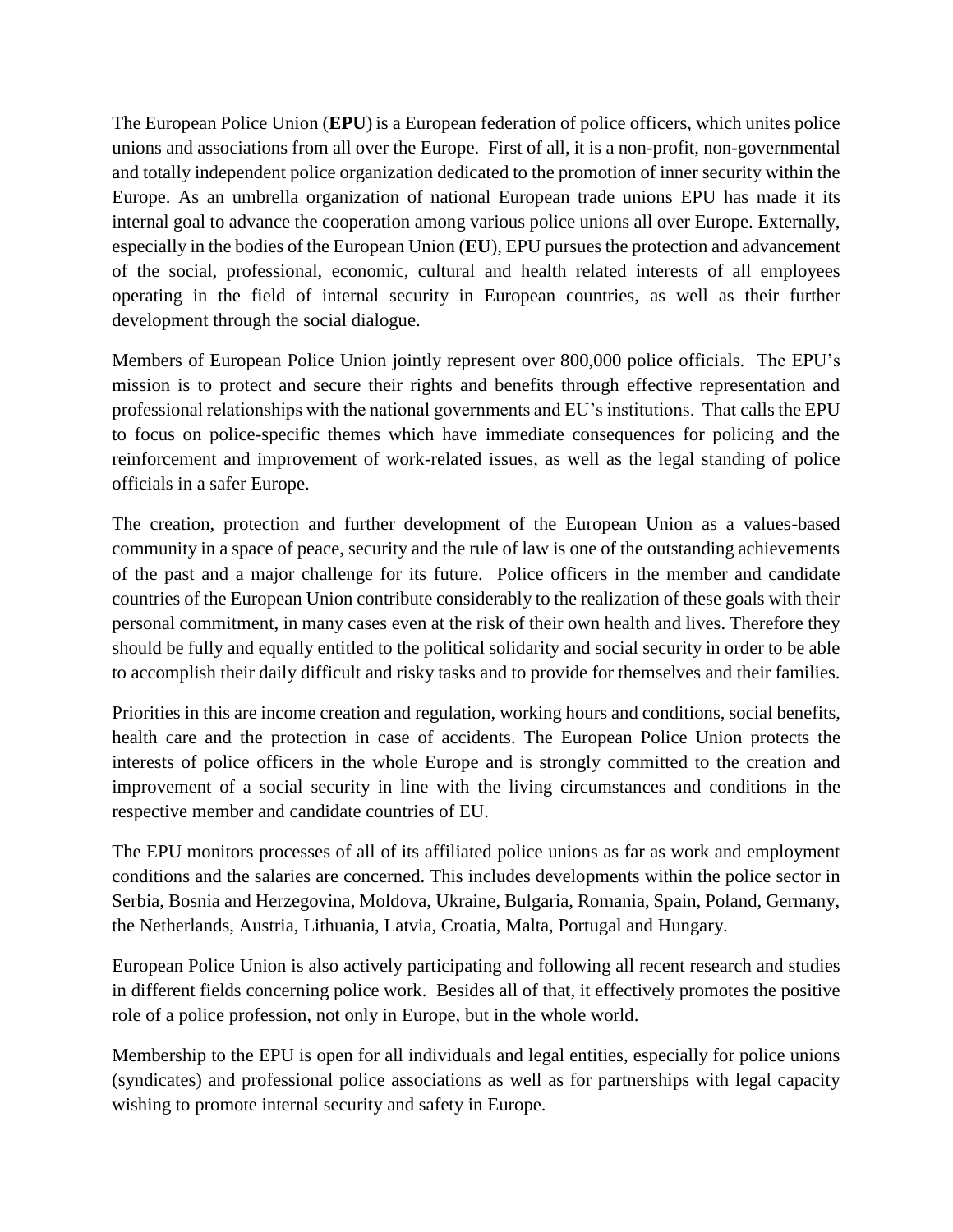Due to its regulatory and unifying position, as well as continuous inputs from its members, EPU is perfectly aware of all security-related developments that take place in Europe as well as any concerning/relevant issues.

Each and every day, we see, hear and experience how our society is becoming a more unwelcoming place. Civilians are protesting against the higher costs of living, cutbacks in social security, poverty and corruption in our countries, and are turning their backs on Europe - a Europe where the gap between rich and poor continues to grow.

Organized crime has (due to open borders) increased in almost all European countries. Human trafficking, trade in heavy weaponry, narcotics, fraud and internet crimes are increasing also. More and more heavy automatic weapons are being used for criminal offences. Excessive forms of aggression and violence are increasing on a large scale. Europe is turning into an unsafe place to live, visit and to operate business in. It is also becoming more of a target for terrorists who use the most horrifying violence to reach their goals. It is not a question of whether your country will be the next victim of a terror attack, but a question of when.

Recent and ongoing "Europe's Migration Crisis" is not handled properly and adequately. For instance, there are serious shortcomings in European screening and admission policy for refugees, which involves a general absence of funding, capacity and resources. Police forces in the Netherlands, Germany and the Balkan countries are under-staffed, under-funded and underequipped to process large flows of refugees. The European Police Union has reached these alarming conclusions after it surveyed police officers in these countries.

Police personnel and civilians throughout Europe have been placed under an unacceptable amount of pressure because more and more austerity measures are being implemented in the security sector. Police officers are the first ones to encounter the consequences of these glaring shortages in staff, resources and organisation. There is insufficient protection against infectious diseases, and besides that officers are not being given the training required to deal with new security challenges they are now facing. There is a serious shortage of adequately qualified personnel. Also, extra tasks involving refugee support and anti-terror activities can only be performed effectively if the required funding is available.

All of this results the security and safety of police officers and the whole European society to be under serious threat. Understaffing and poor organisation of immigration check points result in a situation where many refugees slip through the "net", meaning that the national safety of EU's member and candidate states is at high risk. A real risk, as witnessed by recent large scale terrorist attacks in Paris, Brussels and Manchester. With current staffing and resources, police-officers in Europe are unable to streamline the reception of refugees and prevent potential terrorists from travelling amongst them without being noticed. Besides all of the risks, the endangerment of Europe has caused the tourists to increasingly avoid our countries and to travel to those ones that feel significantly safer.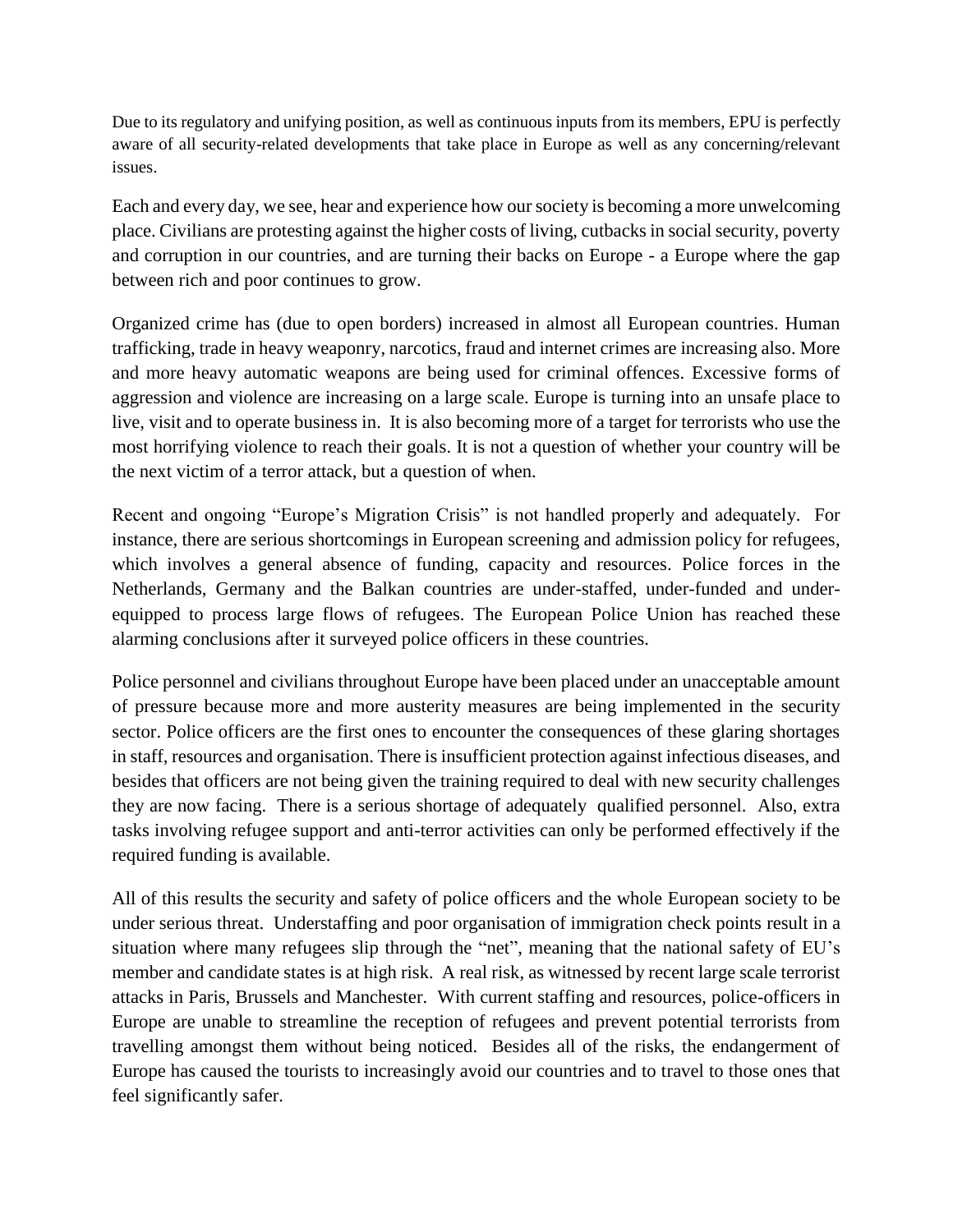Despite major concessions by Europe, aimed at stopping alarming developments in securityrelated risks, not enough initiatives are currently being taken to follow up political promises with actual actions.

Due to austerity measures and wrong decisions in the field of security, safety cannot be properly safeguarded on the streets, and at the ports and airports. Capable police officers are falling victim of cut-backs, or are prematurely leaving the police force due to sub-standard and unsafe working conditions, while further investments are needed in greater detection capacity, training, weapons and equipment for police agencies and its officials.

EPU has not only noticed major differences in the knowledge, expertise, attitude, bureaucracy and effectiveness of our leaders in Europe, but also that not enough is being done to acknowledge security risks within and beyond national borders.

The shocking truth is that many (member and/or candidate) countries are not suitably prepared to deal with a major emergency. In the long-term, it is nigh on impossible to maintain a heightened terror alert throughout Europe. Police officers and their fellow service providers are reaching the end of their mental and physical capacities. This increased exhaustion will lead to decreases in alertness and vigilance.

A great deal of research has been carried out into how to counter crime and terrorism within Europe and beyond. This pile of scientific data offers a broad and comprehensive insight into developments and trends in security over the years, which means we now have a rich source of information (academic & professional) at our disposal.

But we have noticed that many pieces of expensive and time-consuming (scientific) research is quickly consigned to libraries and is only dusted off to serve as study material for new, expensive research projects. After recent attacks and the persistent threat of terror in Europe, it became painfully apparent that many years of implementing a policy of 'see, hear and keep quiet' in the EU has caused us to pay a heavy price for our security.

For quite a few years, the EPU has attempted to highlight the failings of the 'it will be fine, no need to worry' approach adopted by our politicians. Often enough, we warned our government leaders that security could no longer be guaranteed in their perceived European utopia.

In a joint statement by the European Commission (in response to the attack on *Charlie Hebdo*), a plea was made to form partnerships to counter the use of illegal firearms in the EU. This can only be done by improving the exchange of information between European countries. Ministers also feel it should be possible to modify agreements in the Schengen Treaty, in order to offer more comprehensive access to the Schengen Information System. A call was also made to establish a framework for storing and exchanging the details of European passengers.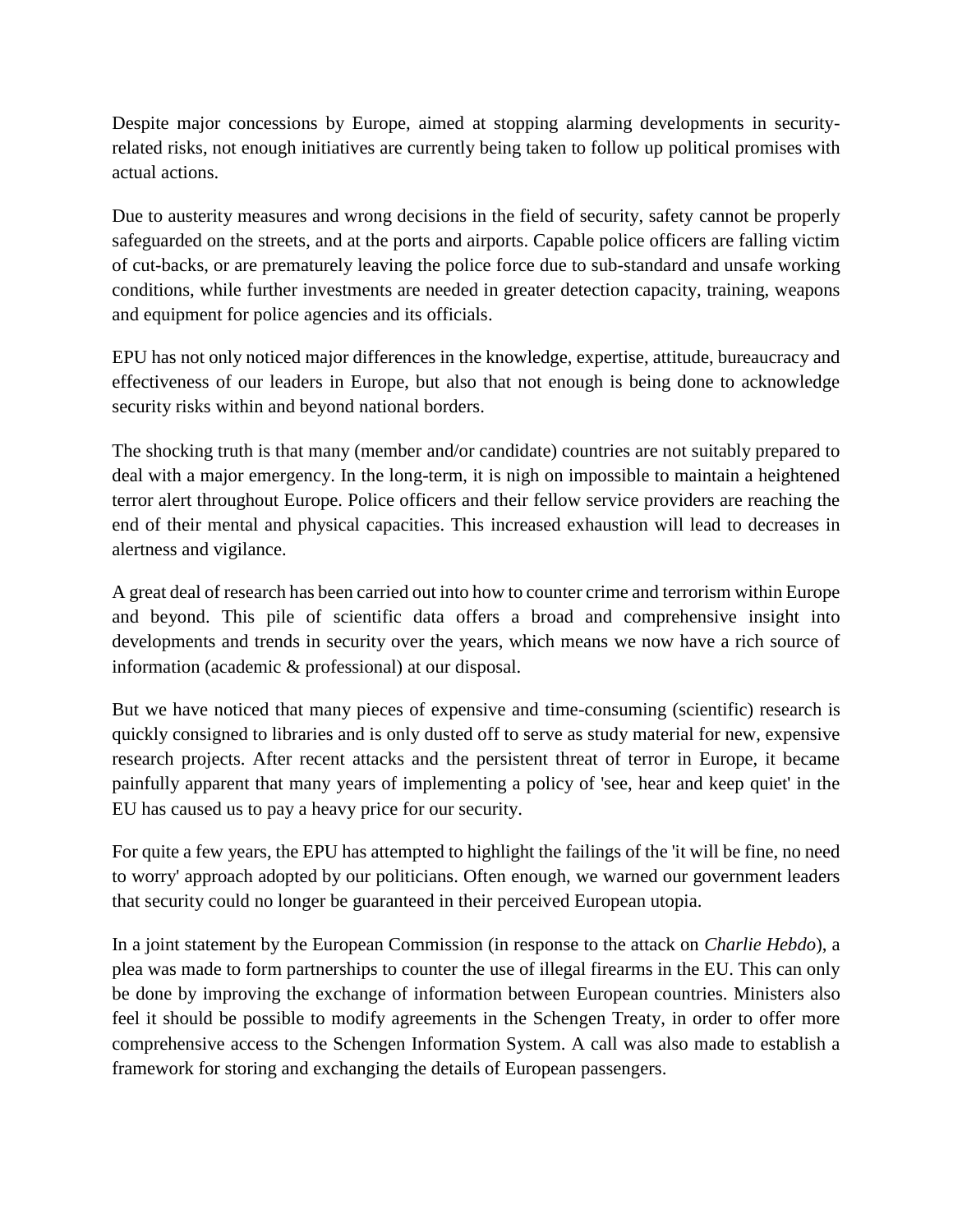EPU fully support these initiatives because, in our opinion, they cannot be introduced quickly enough to reduce security risks within Europe and beyond. However, what is missing in these security-related issues, are essential structural measures which must be taken to address major security risks experienced by police officers, not to mention the poor working conditions that accompany them.

In order to tackle security in a truly effective manner, Europe will have to move away from expensive investments in pseudo-security and start directly investing in security issues that really matter.

The time has now come for an 'extreme' make-over of Security in Europe. EPU member countries urgently need a European Union with the collective strength and ability to address several key areas within the field of security. Only a well coordinated and integrated Europe will be able to deal with the countless challenges being faced by our countries when it comes to reduced levels of security. There is no shame in not knowing something; the real shame will come if we do not (want to) learn our lessons and decide to ignore things. Requesting help from external experts is not a sign of weakness, but actually a sign of strength.

And this is another area where EPU can and wants to be of help; to improve interaction between the various players in the field of security, so a comprehensive strategy can be realized to address ambiguity in security-related issues in our (member) countries. EU's rules must be implemented in a comparable manner within member and candidate countries. The increase in cross-border criminality requires more intensive collaboration. This is only possible if norms, methods and actions have been effectively coordinated.

Labor Unions, and not just the police ones, regularly face the problem that agreements in national and European laws and regulations are not being complied with and/or are being breached. We waste a lot of energy fighting unlawful acts by governments and even human rights breaches. We believe EU must perform more proactive monitoring, and even impose sanctions, to ensure that its regulations and guidelines are actually translated into national legislation. And not just that, they also have to closely and continuously monitor and make sure that they are fully implemented at all times and no matter what. Once again, we have noticed that our core values in the field of (social) security and human rights are becoming blurred and that our national interests are at risk.

The Working Hours Act features legislation which is regularly and structurally breached by many European police organizations. Unfortunately, 60-hour working weeks, which are not compensated (in holidays or salary), are fairly commonplace. This also applies to 24-hour shifts and only 2 days leave per month.

The guideline by the European Council of  $12<sup>th</sup>$  June 1989, concerning the implementation of measures to improve the health of employees at work, is being breached or is barely being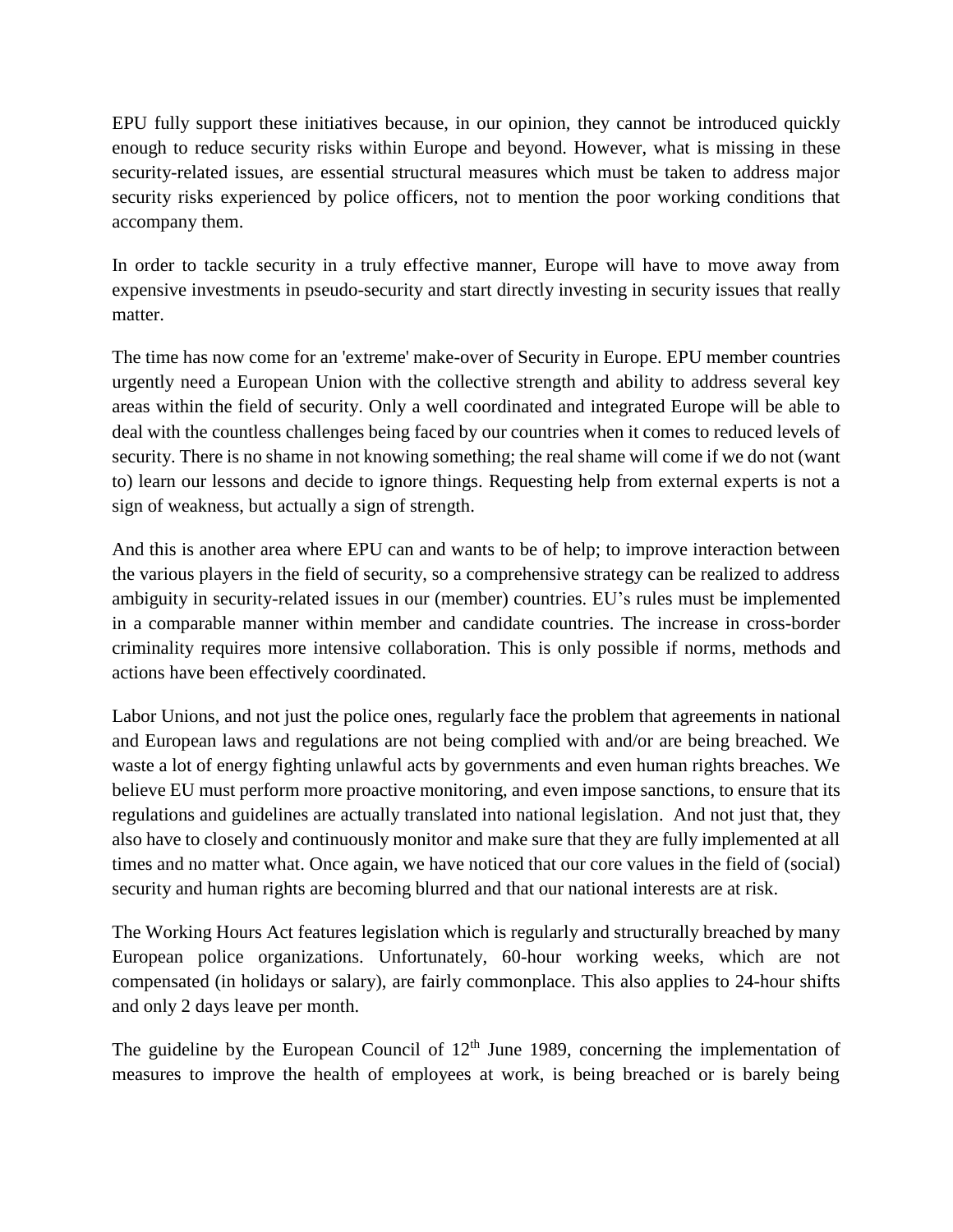implemented, whereby the health and safety of (police) employees is not being safeguarded. The two main requirements in this guideline, which are regularly ignored, are:

- 1. *Because there are still too many work-related accidents and illnesses; preventive measures must immediately be taken, or current measures must be improved, in order to protect the health and safety of employees, whereby a higher level of protection is realized;*
- 2. *Because, in order to safeguard a higher level of protection, employees and/or their representatives must be informed about risks to their health and safety, and about measures which must be taken to reduce or eliminate these risks; it is necessary for them - via a fair participation agreement - to contribute to national laws and/or practices so the required protective measures can be implemented.*

The right to form trade unions is acknowledged in labor law, which also identifies the relationship between employers and trade unions. Unfortunately, rights relating to police trade unions are still being breached, and many national governments are still trying to destabilize police unions. Here are few of real-life examples from affiliated EPU police unions:

- *Immediate stop of premiums to be automatically deducted from salaries (union encounters financial difficulties);*
- *Refusal to grant access to union offices (government owns the premises);*
- *Changes to laws and regulations, without consulting the unions;*
- *Cancellation of CLA with union x and a new stricter CLA agreed with union y.*

European society and national governments expect the police force to act in a professional manner at all times, so public order and safety can be maintained. Due to an increase in incidents involving physical violence against people of authority in Europe, it is becoming increasingly difficult to meet these expectations.

Many events have taken place which have had a major impact on the safety and sense of security of police officers. There is an increasing work-related dissatisfaction within the European police sector. Police officers are afraid to report incidents of violence and aggression fearing the reprisals. We witness in many countries that more and more police officers are choosing to call in sick because they are afraid to patrol streets. In some case, false emergency calls are being made so that police patrols can be ambushed. If such incidents take place in areas where many conflicts are encountered (or in so-called "NO GO areas"), police officers will be less willing to risk their own health and lives in order to protect local residents.

Poor working conditions and terms of employment not only serve as a breeding ground for corruption (thus endangering the integrity of the whole police forces) but also result a worrying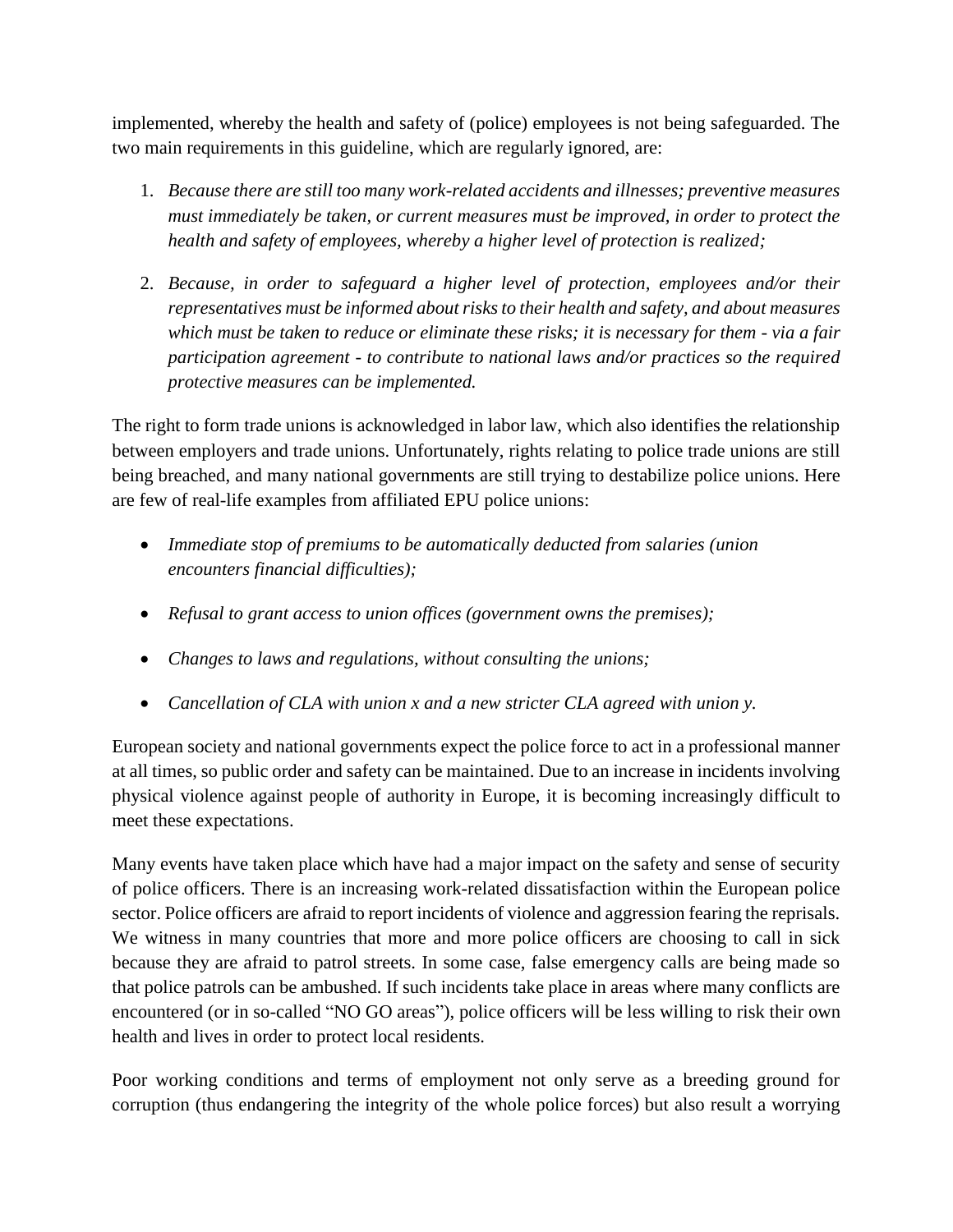increase in the number of police officers who experience severe (financial) pressure, are diagnosed with PTSD or even commit suicide. Police officers who are under physical and mental stress can form a risk to themselves and/or their immediate surroundings (colleagues and civilians). In several countries, police officers are being placed in a social program due to poor financial conditions in their work sector.

For example, in Lithuania, there is a major shortage of police officers because of low salaries and long working day/weeks. As a result, university graduates who have only followed 6 weeks of police trainings are being thrown straight into the police force. Many women are joining the police force due to attractive pregnancy and maternity schemes. However, replacements are not being sought during such periods of absence (1 year, with an extension of up to 2 years), which means other colleagues are burdened with the extra workload.

Last year in the Republic of Serbia police officers had to go into a "Hunger Strike". First one of its kind, not only in Serbian, but in the whole European security sector. This radical decision has been made because Serbian Ministry of Interior keeps making promises to resolve problems in regards' to socio-economic status of police officers and their working conditions and has not fulfilled any of them. In addition to that, International Monetary Fund (**IMF**) keeps pressuring Serbian Government to implement budgetary cuts in security sector, or what they like to call the "necessary" saving measures. Therefore, thanks to IMF and implementers of their disastrous antisecurity policy in Serbia the salaries of those employed in police have been cut twice recently totaling of 17%, their Per Diems have been cut from 20 Euros to 1.15 Euro, while most experienced experts have been sent to early retirement and the most eminent antiterrorism unit has been abolished.

Now, this is scary and represents an alarming problem for the Europe as a whole, because since the start of Migrant Crisis through Serbia on daily basis goes between 4,000 and 6,000 immigrants. To those people Serbia is just a transit route, but also a first stop where they have to be identified, properly screened and registered by Serbian police. Unfortunately, during that process Serbian police officers are experiencing many problems and challenges, and most of them have to do with recent budgetary cuts requested of Serbian Government by IMF. It's ban on disposal of the funds impedes and prevents adequate professional work to be performed by Serbian police at the borders, it also exposes them to the greater loads of work which inevitably leads to failures (*passing the security by suspicious persons – potential terrorists*) and represents a huge threat to the police officers, their families, friends and colleagues (*anybody whom they come into contact*) by the carriers of serious infectious diseases while not having necessary protective means and required equipment. Being aware of it, many officers are avoiding to go to work by taking sick leave which on one side reduces the security of the state, while on the other hand it is becoming a real burden on the budget.

International Monetary Fund probably does not care about safety and security of people living in Serbia, which to them represents nothing more but a profitable financial colony. But, they need to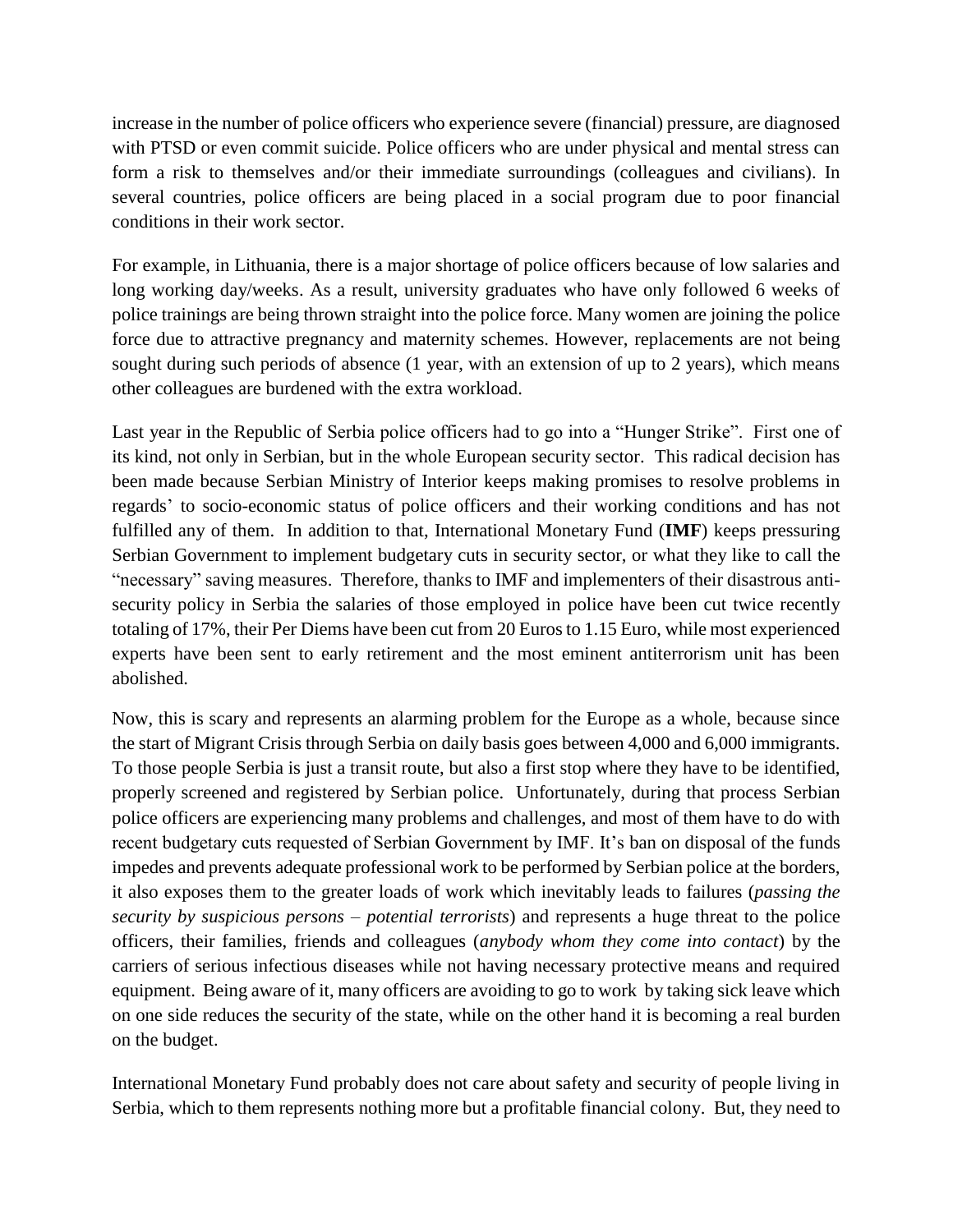understand and be fully aware that their pressuring – forced budgetary savings in security sector is effecting not only safety and security of small country but the whole EU, especially now during the migration crises and growing terrorism threats on the grounds of Europe.

Senior police officials in other countries are also unwilling to prioritize the safety of their police officers. An example from Spain: a senior police officer in the mounted police made a statement about wearing helmets; he thought it looked ugly, and thought the safety of his officers was less important than their appearance. Unfortunately, such attitudes are encountered more frequently than one would expect, and form a risk to the safety of police officers. For example, this also occurred in Bulgaria, when a senior official felt police officers had to salute him as they passed by. Officers in civilian clothing were also required to do the same. And because he could not check if this group of police officers was actually saluting him, undercover agents were forced to identify themselves (for him).

Police officers require personal protection equipment if they are to work in a safe and healthy manner. We can confirm that equipment of suitable quality is not always available in the required numbers, especially in Eastern European countries.

Police officers in Europe have regularly lost their lives or have been heavily wounded due to ineffective or missing equipment. Most of the time they are not issued bullet-proof vests; they receive poorly maintained vehicles, which present a risk to passengers as well as other road users and pedestrians; toxic lead carbonate is being used by forensic teams, while it has been prohibited for industrial use.

EPU has also registered how police officers are being exposed to contagious infectious diseases. In Italy, for example, 45 police officers contracted TBC in 2014. Vaccinations should be free of charge to police personnel in order to prevent the spread of such contagious infectious diseases (hepatitis B/A, DTP, etc.).

Too many police officers are over-weight and in poor physical condition. It is important for them to remain fit and healthy at all times. This could be achieved by making sport mandatory and by providing the necessary and adequate facilities.

Police officers are exposed to physical risks when walking the beat and when driving at high speeds, often without having to obey traffic laws. But they do not receive special protection by law, because drivers are always held responsible for their actions. They thus run the risk of being involved in accidents and then being taken to court, while they are expected to respond to emergencies as quickly as possible.

And there is ambiguity in procedures aimed at offering legal and physical protection to officers. Society expects a great deal from police, but they cannot be expected to give their best without thinking about their own safety. There are protocols for protecting delinquents and criminals, but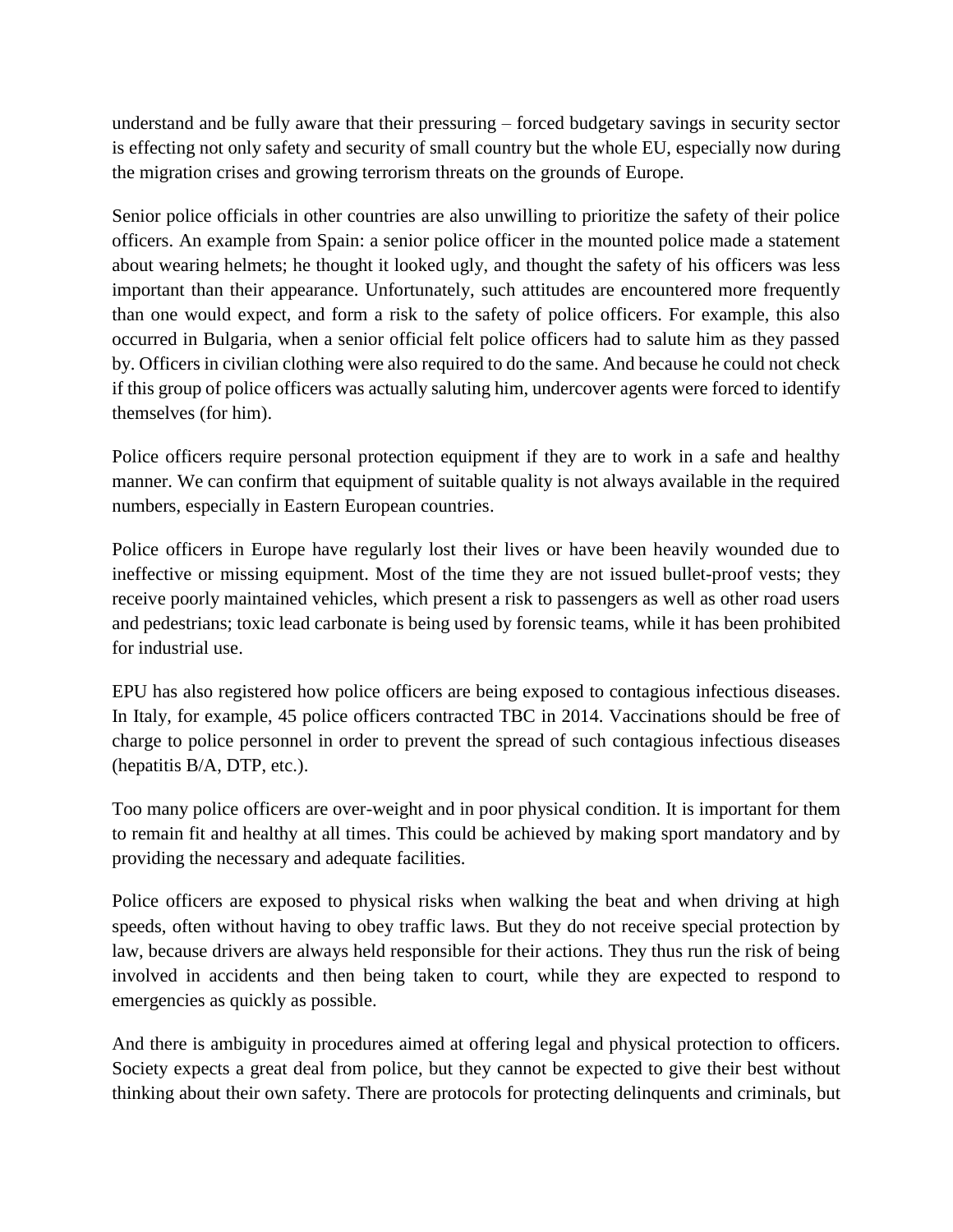officers are not given the same level of protection. There are also ambiguities in procedures concerning the detention of foreign nationals. Spanish legislation fails on this front because people can be deprived of their freedom for violations, but they cannot actually be charged. Legislation must thus be introduced which makes a distinction between offences and violations.

Political interests are being prioritized above basic police interests. Police work is sometimes hindered for obscure reasons and police investigations are regularly suspended because the interests of third parties are prioritized ahead of the public interest. Such practices should not be encountered in democratic countries. Nonetheless, police forces throughout the world still encounter them on a regular basis, which has a demotivating effect on officers.

Research done in 2010, into working conditions and work perception among police officers in the Netherlands, led to the following conclusions: excessive workload (40%), too few police officers for the work at hand (72%), unable to resolve important cases (51%), too much paperwork and bureaucracy (81%), aggression and violence (44%) and poor computer systems (71%). 78% of all survey respondents said that the violence has become more extreme over the past five years. Besides that, 54% of police officers in the Netherlands feel that their work is under-appreciated by senior officers, 63% of them by Dutch inhabitants and 90% by Dutch politicians. Unfortunately, we are sure that these figures have only increased since 2010.

Police officers in Europe should be able to count on EU institutions which, as part of their duty of care as good employers, are able to offer the required personal care while establishing an appropriate framework for safety.

As already stated, people are losing respect for police officers and politicians; therefore EU will have to take measures on this front in order to restore the public's respect, trust, authority and appreciation for the police force and for those on public positions.

A step in the right direction could involve European politicians openly admitting that we are unable to guarantee basic safety to our citizens due to the stifling effect of austerity measures and heightened risk of terrorism. Politicians should stop telling people that 'everything is under control', but concede that a 100% guarantee cannot be given for security. Pseudo-solutions are being presented, which are in no way effective. If a 100% security guarantee cannot be given, let us at least do everything we can to minimize the risks and to maximize the safety of those securing us.

EU, now more than ever, deals with extensive problems of border-crossing criminality, a rapidly increasing flow of refugees and an intensity of aggressive extremism and violent terrorism.

European integration cannot be stopped, so the establishment of full European cooperation between various national police agencies has become a necessity. But, in order for it to truly work,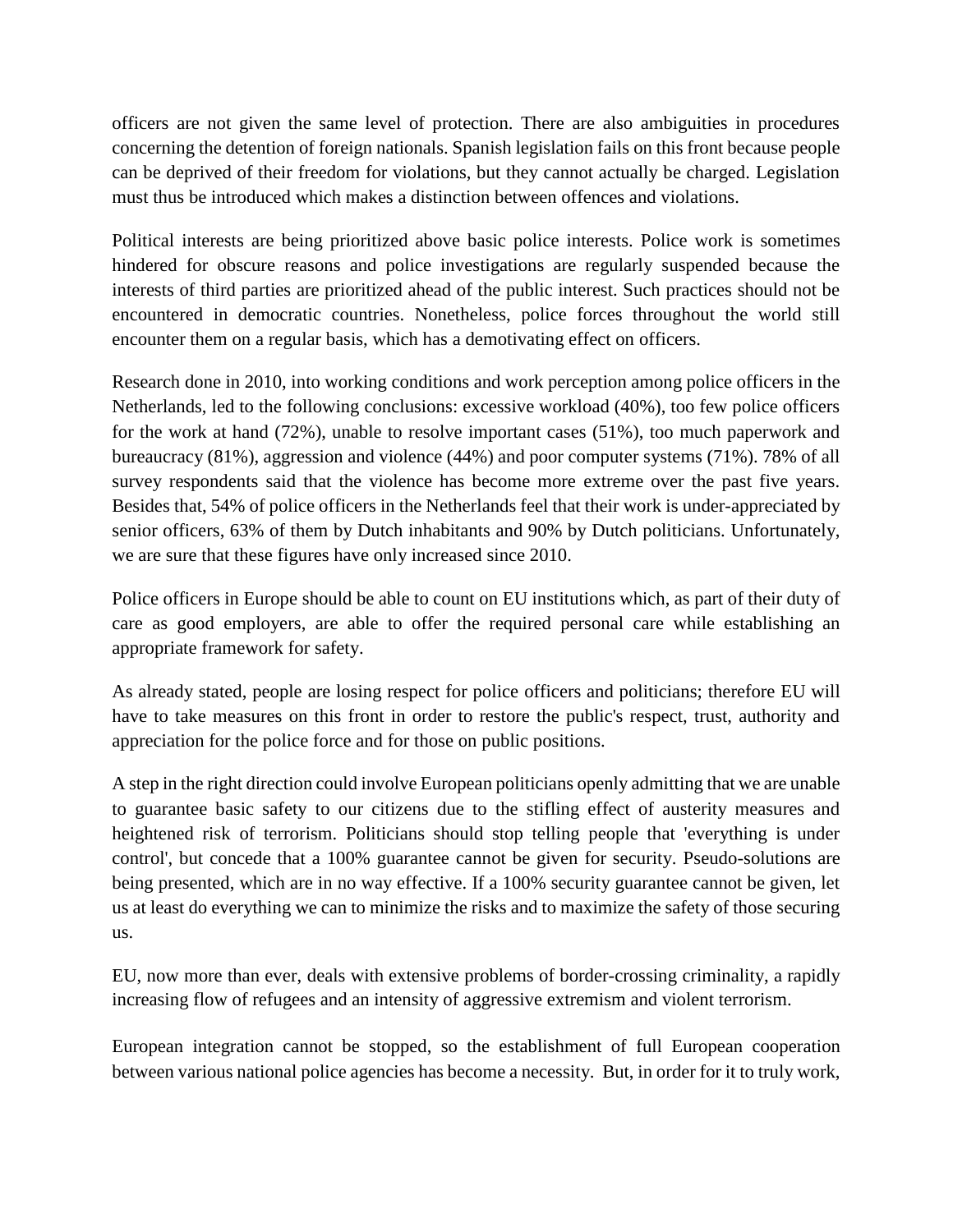certain minimum standards have to be established. Police officers, who ensure our safety while risking lives and limb, deserve the very best protection and work conditions!

That is why EPU has started its major project "*Minimum Standards for Maximal Security*", with a goal **to establish minimum standards for the European police officers when it comes to their Uniforms, Equipment and Training.**

Aiming to achieve that, the European Police Union has created and conducted the specific survey in order to identify extreme differences and deviations among police forces in different European countries. Once identified them, the next step was looking for their cause, which could have come from one of two sides:

- it is either the *Law* that is the problem, in which it is regulated badly or not regulated at all; or
- it can be the *Practice*, in which the law is not implemented, or simply it is violated.

In order to do that the scientific approach was used. EPU has set up a work group (with members from various countries), which have investigated the breaches in the basic rights (and social entitlements) of police officers in Europe. The benchmarks for this research were the requirements stipulated in the European Social Charter and the National Legislations.

With this project, when it comes to policing the most important question has been answered: **HOW** *can the security and safety of police officers, offenders and all other participants be improved in cases when police powers (non-fatal and deadly force) are used?*

## **1. By updating the legal framework**

According to the international law and the human rights standards the activities of the police service determine the behaviour of the officers of the institution and the requirements on their professional realization.

The main issues in the legal framework as regards the use of force are two:

- Lack of or unclear procedures on the use of force;
- Lack of or too general policy as regards the use of force.

## **2. By improving technical security (uniform & equipment)**

The officers must have appropriate police equipment in order to successfully discharge their duties.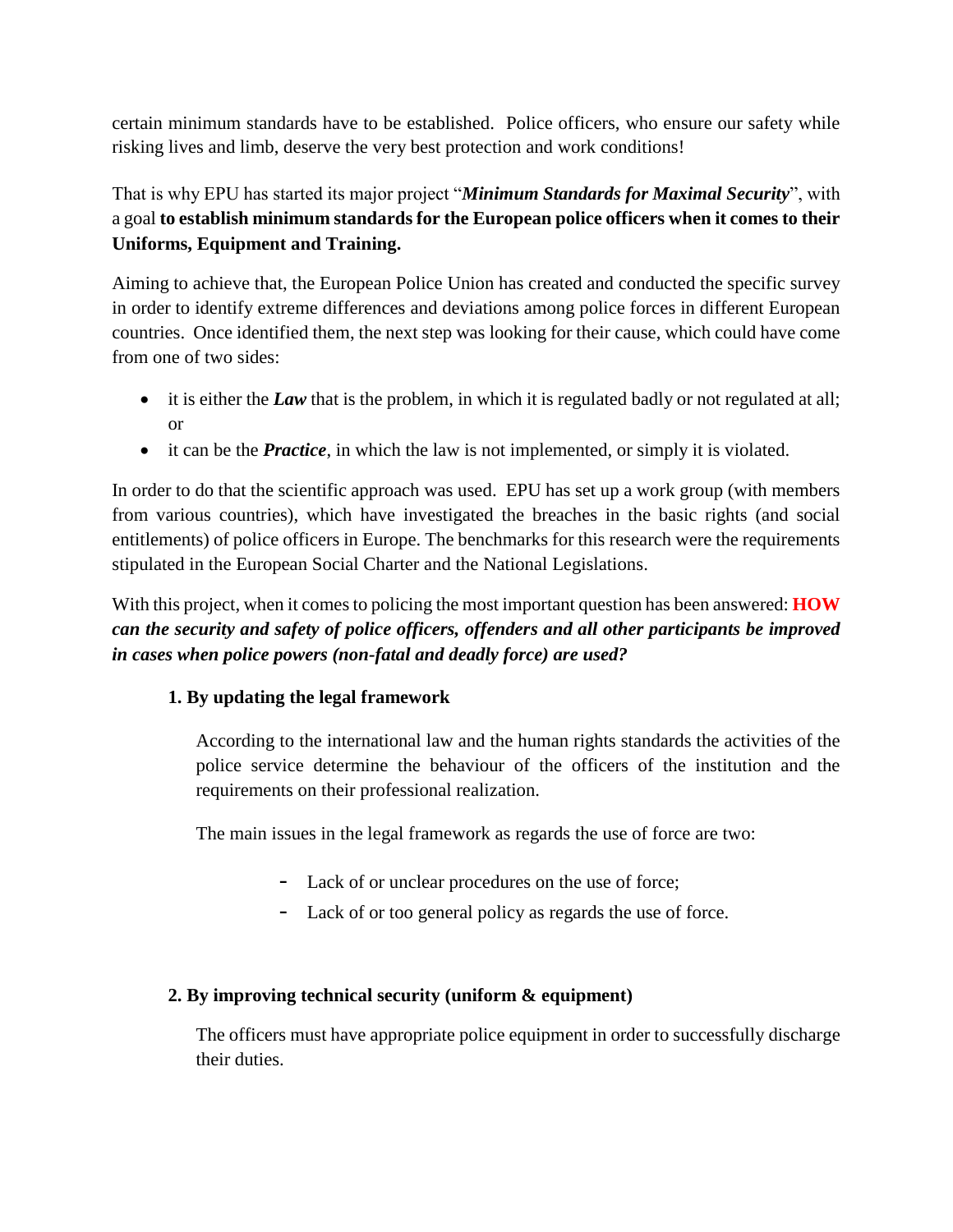Police equipment includes a few extremely indispensable items. The police badge (ID), uniform shirts and trousers are an indispensable part thereof. A truncheon, pepper spray and a gun are necessary, too. The police shoes, gloves and the bullet-proof vest, the wireless set, the handcuffs and the flashlight are also in the list.

The badge and the uniform clothing have a psychological effect. They are distinctive marks of the police officers and a clear sign for both the offenders and the public that the law enforcement officer is in the right place. They designate policeman as part of the executive power, and not as an ordinary person.

A pepper spray may be used first when force needs to be discharged. It is not deadly and its effect is short-lived. The spray completely disables the attacker and enables the officer to take control and handcuff him. The police truncheon is usually used when the spray is not enough to stop an assailant. Sometimes the spray enervates the offender, but a truncheon should also be used to stop his assault.

The police taser gun is a comparatively new part of police equipment which is used more and more frequently, but not in all European countries. It can neutralize an offender without causing death or significant injuries.

In some cases use of firearm is needed to prevent a deadly threat. Firearms are used as an extreme measure because innocent people may die, but the police officer will not stand good chance against a gun or a submachine gun if he doesn't have a firearm.

The shoes, gloves and bullet-proof vest protect the hands, legs and vital organs from injury when confronting offenders. Studies show that the bullet-proof vest increases the officers' chances of surviving by 14 times during a gunfight., and yet not all police officers in Europe are provided with them.

The police belt must bear the listed equipment. The various holsters, pockets and holders must be reliable and ensure fast and safe officer's access to the necessary items, at the same time not allowing easy disarming by others. This is mainly valid for firearms. There are various holster models designed with double and triple locking.

This list is non-exhaustive, and depending on the specific tasks and situation it may be extended, but the listed equipment saves lives of many law enforcement agents on daily basis all around the world, and on the other hand its none-availability in certain countries is highly responsible for lost lives and endangerment of police officers and third parties, as well.

## **3. By providing high-quality police training**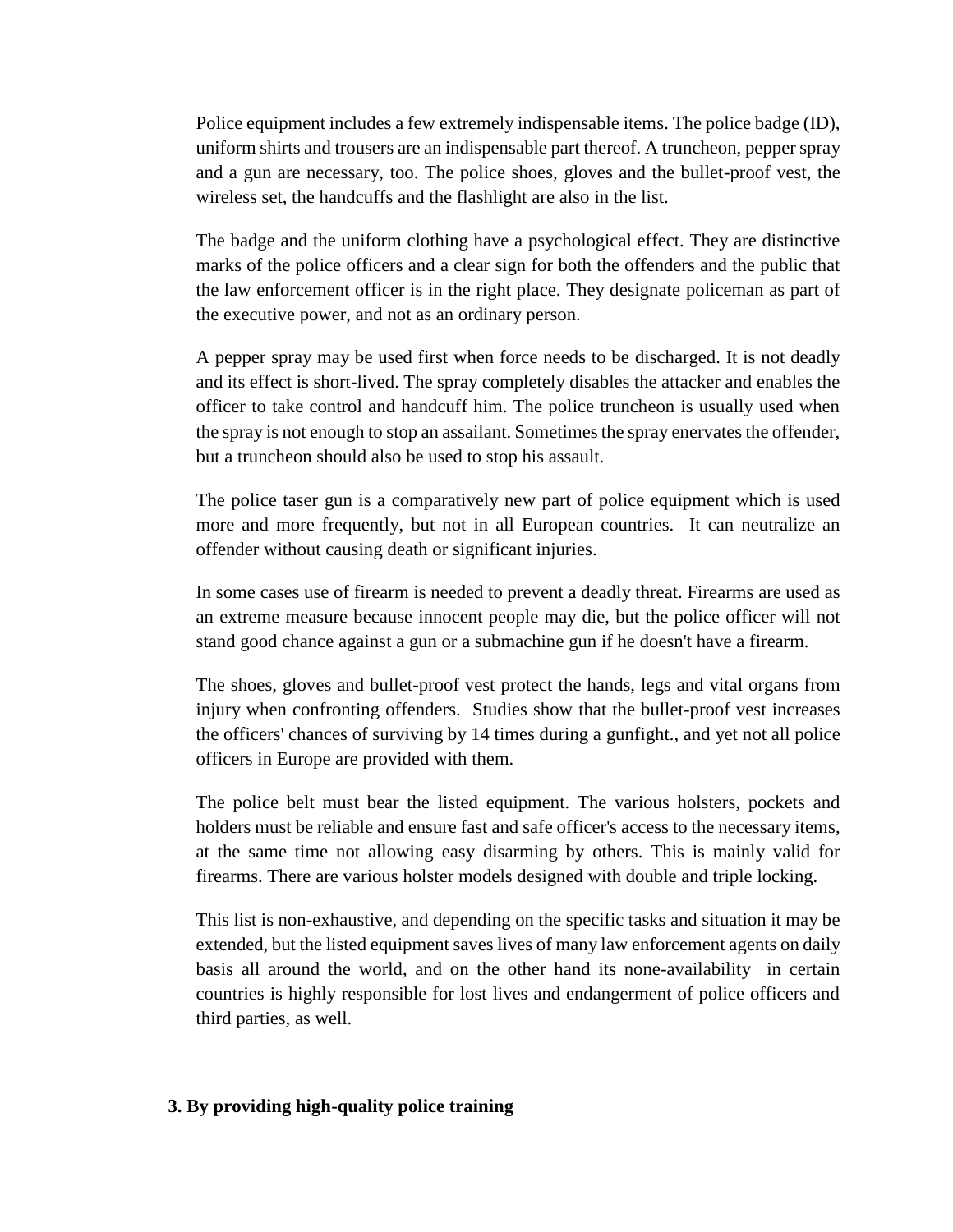The adequate procedures, studies and analyses of the practice provide better protection to the individual officer. It is extremely important for police officers to undergo proper training. It not only increases the chances of using force safely and securely and of surviving in a confrontation, but holds them and their departments harmless against prosecution as well. Where the officer's training is adequate, he will apply lawful force. According to the law, the police departments are in charge of the officers' training on when and what force they should use.

The basic initial police training is not enough. To ensure high-quality training their frequent and mandatory retraining must include:

- *Legal training*: information and studying the legal updates, analyses and practice;
- *Techniques and tactics for the use of force*: improvement and exercising the techniques and the decision-making model (training by scenarios).

Furthermore, the officers' training must be ongoing; it should be conducted with the necessary intensity and should build up a way of their thinking, especially in stressful and high-pressure situations.

Our analysis has shown that a number of police departments in Europe conduct training with their officers once a year – prior to the annual tests, but there are some that do it "on paper" only and not in practice. This is far from what is necessary for the police officers to be able to apply these techniques under stress. In a state of stress they will react instinctively – they will hit, kick and fight, but this may turn ineffective or pointless depending on the circumstances. To be useful, the training should be realistic and intensive enough, without causing traumas to the trainees. In addition, we should not train police officers for the force use techniques only, but we should train their readiness for overcoming any possible resistance, too, by means of appropriate cases and mental activity training exercises. The training should be effective, safe and sufficient.

By signing the *Treaty Establishing the European Community* in Rome on 26.03.1957 the foundations of a closer alliance among the nations of Europe uniting the countries' actions towards ensuring economic and social progress by removing the barriers dividing Europe were laid.

The parties on the Treaty were seeking to optimize the life and work conditions of their people by coordinating their actions to guarantee sustained economic development and common policy by eliminating the differences existing between the regions and the backwardness of the less developed areas.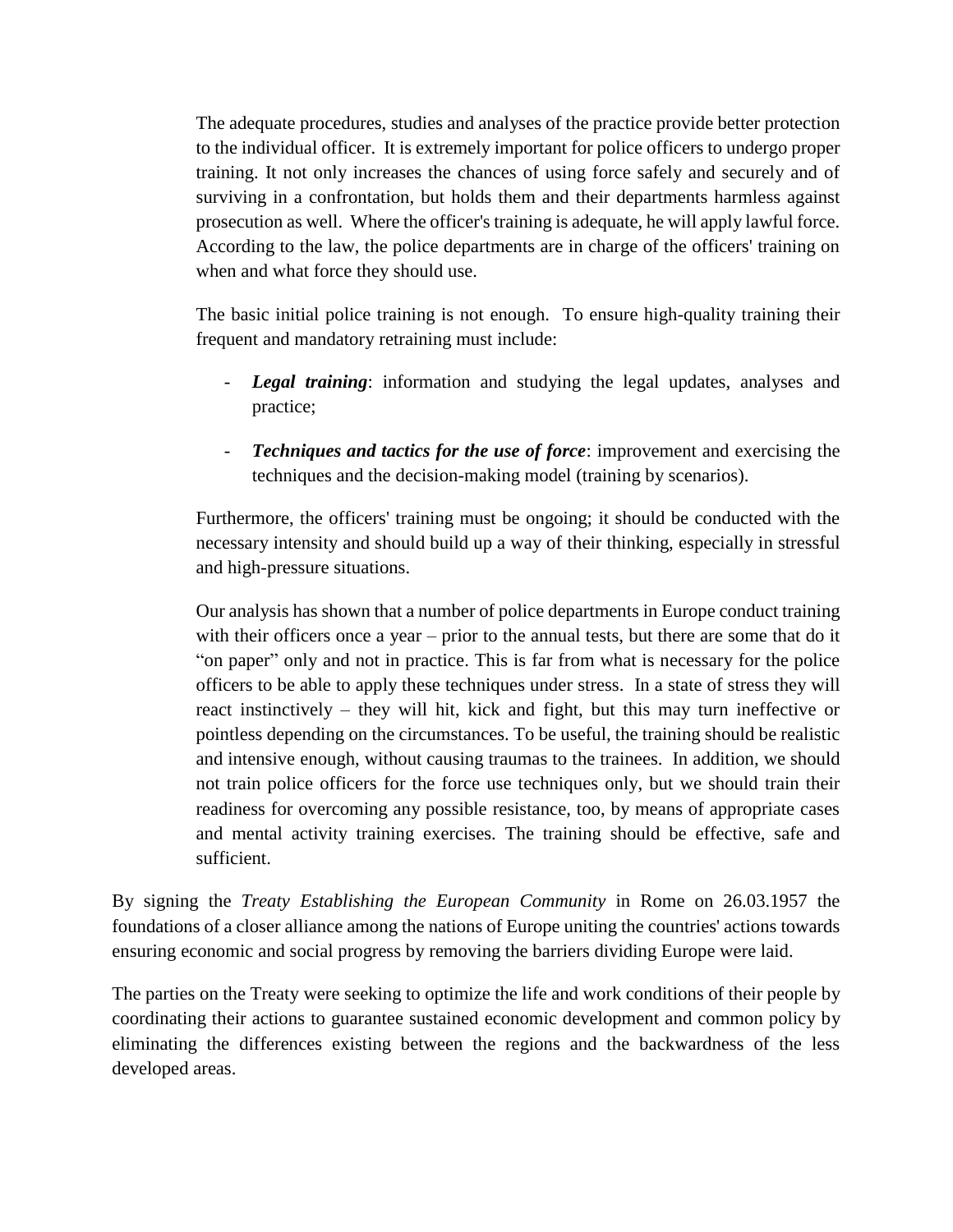The implementation of police powers is governed by international and national/governmental statutory regulations and by procedures of individual police departments, but this does not ensure a centralized and uniform understanding of police activities policy.

There are standards in place for the use of force, but they are not secured by equipment and training standards. It has resulted that today, even in a 21. Century, we have some police officers on the streets of Europe with all of the necessary equipment, while others patrol with their handguns only. Thus the officer is deprived of the possibility to use all means of applying lawful force. If an officer is unable to apply the full model of force grading or to apply gradation when using the auxiliary means, he will be forced to exceed the minimum necessary force or endanger his health and life, as well as the health and life of all involved in the incident.

The high public and social importance of the security and public order services requires permanent and high responsibility for the methods, forms and means ensuring their effectiveness. The present realities do not allow us to ignore problems such as terrorist acts, refugee waves and other crises which, even if bypassing some regions, have considerable impact on the security of all people in Europe.

We deeply believe that the introduction of uniform minimum criteria and standards of technical provision, training and work organization could be an important factor for optimizing and improving the security and public order services activities, which will guarantee a minimum standard for providing the security 'service' to every citizen and region of Europe.

The absence of equipment and outfit standards not only creates conditions for inequality and discrimination of some police officers compared to others, but also brings about a risk for the health and life of those who perform their duties using outdated individual protection means or working in an environment which lacks them altogether. Thus, not only the police officers' life, but the life of citizens who receive different quality of the security service and feel differently secured or unsecured within the European frames are jeopardized.

The introduction of minimum standards for the officers of European police sector as regards to their uniforms, equipment, training, payment, trade-union rights and protection, as well as of a clear definition of 'security sector' and 'security service' is of paramount importance in ensuring the EU citizens' security in all member-states. The issue of minimum standards is becoming increasingly vital on the background of the right of free movement within EU and the citizens' expectations for ensuring an equal level of security and personal protection, as well as an equivalent quality of the services and assistance rendered by the officers whenever necessary.

Prior to introducing those uniform minimum standards for European police officers it is necessary for them to be clearly defined; for the structural units on national and European level forming it to be identified and for the service provided to the citizens by this sector to be described in detail. The ambiguity regarding the structural units forming the security sector is an obstacle to